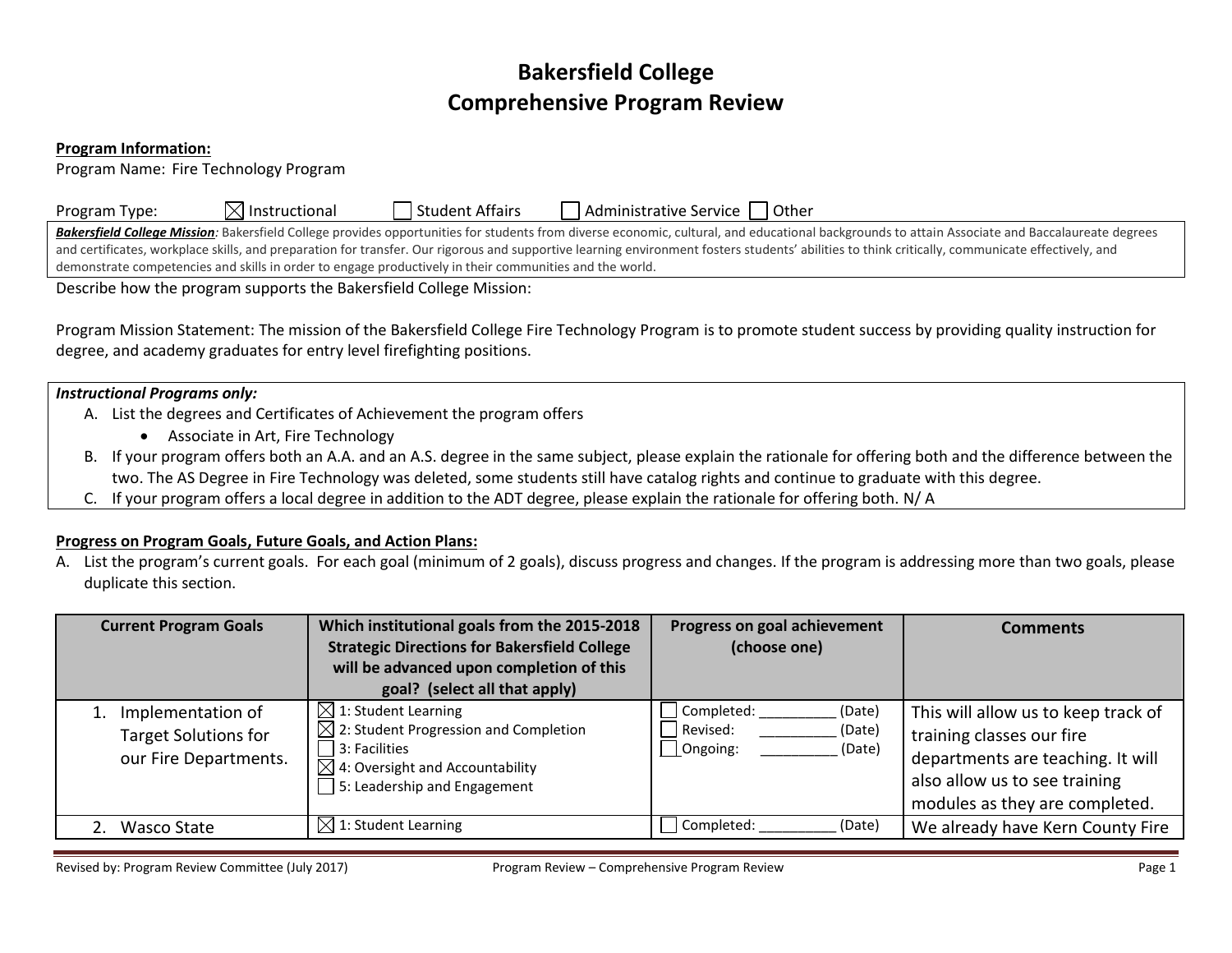| Firefighters included in<br>our B66 in-service<br>refresher training. | 2: Student Progression and Completion<br>3: Facilities<br>4: Oversight and Accountability<br>$\Box$ 5: Leadership and Engagement | Revised:<br>Ongoing: | (Date)<br>(Date) | and Bakersfield City Fire in our<br>B66 In-service training now the<br>prison firefighters are wanting to<br>be included in our firefighter<br>refresher training. |
|-----------------------------------------------------------------------|----------------------------------------------------------------------------------------------------------------------------------|----------------------|------------------|--------------------------------------------------------------------------------------------------------------------------------------------------------------------|
|-----------------------------------------------------------------------|----------------------------------------------------------------------------------------------------------------------------------|----------------------|------------------|--------------------------------------------------------------------------------------------------------------------------------------------------------------------|

**B.** List the program's goals for the next three years. Ensure that stated goals are specific and measurable. State how each program goal supports the College's strategic goals. Each program must include an action plan.

| <b>Future Goals</b>                                                                                                                                       | Which institutional goals from the 2015-<br>2018 Strategic Directions for Bakersfield<br>College will be advanced upon completion of<br>this goal? (select all that apply)                                   | <b>Action Plan</b>                                                                                        | <b>Timeline for</b><br><b>Completion</b> | Lead person for<br>this goal                                                                          |
|-----------------------------------------------------------------------------------------------------------------------------------------------------------|--------------------------------------------------------------------------------------------------------------------------------------------------------------------------------------------------------------|-----------------------------------------------------------------------------------------------------------|------------------------------------------|-------------------------------------------------------------------------------------------------------|
| Meeting our<br>1.<br>curriculum needs.<br>Identifying which<br>curriculum needs to be<br>revised. Identify new<br>curriculum to meet our<br>future needs. | $\boxtimes$ 1: Student Learning<br>2: Student Progression and Completion<br>3: Facilities<br>$\boxtimes$ 4: Oversight and Accountability<br>$\Box$ 5: Leadership and Engagement                              | Work with the curriculum<br>committee to meet deadlines for<br>review and to revise courses as<br>needed. | Ongoing                                  | <b>Christine Harker</b><br>is Public Safety's<br>representative<br>to the<br>curriculum<br>committee. |
| 2. Need for more<br>classroom space as<br>well as increase office<br>space for our growing<br>faculty and programs.                                       | $\boxtimes$ 1: Student Learning<br>$\boxtimes$ 2: Student Progression and Completion<br>$\boxtimes$ 3: Facilities<br>$\boxtimes$ 4: Oversight and Accountability<br>$\boxtimes$ 5: Leadership and Engagement | New facilities are in the plan for the<br>second five-year disbursement of<br>measure J funds.            | Completion<br>before 2025.               | Tim Capehart                                                                                          |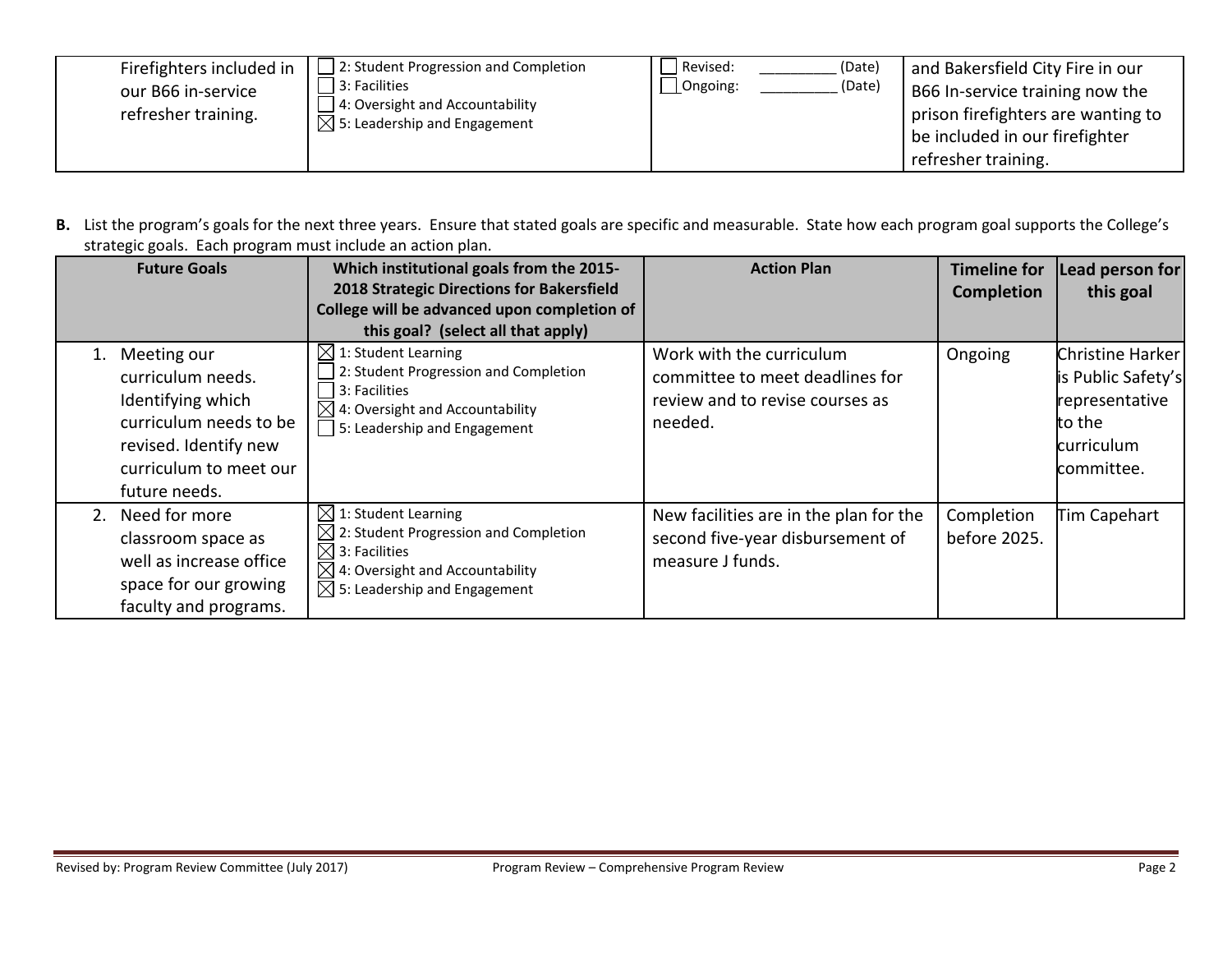#### **Best Practices:**

Programs often do something particularly well; usually they have learned through assessment – sometimes trial and error – what solves a problem or makes their programs work so well. These are often called Best Practices and can help others. Please share the practices your program has found to be effective.

Cal Fire donated to Bakersfield College Fire Technology Program, wildland personal protection clothing for training. We were given 129 brand new sets which, included jackets and pants that are made of fire retardant material, for a value of \$45,537.00. The fire technology budget paid for travel up to the Davis office of CalFire, expense of approximately \$190.00 for mileage, the savings to the College was \$45,347.00. Wildland jacket costing \$173.00 each and pants at \$180.00 each x 129 sets equal a savings of \$45,537. Our Student FFI Academy and Wildland Class B71 A and B will be using the donated equipment for training for many years to come.

## **Year Program Analysis**:

Take a look at your trend data. Provide an analysis of program data throughout the last three years (all programs should have some form of data that is used to look at changes over time) and report:

- 1. Changes in student demographics (gender, age and ethnicity).
	- No changes in the past five years, very consistent.
- 2. Changes in enrollment (headcount, sections, course enrollment, and productivity).
	- We saw a big change for Distance Ed from 710 students for 2013/2014 to 1,241 students for 2014/2015.
	- Traditional has been very consistent with no big changes in enrollment.
- 3. Changes in achievement gap and disproportionate impact. None.
- 4. Success and retention for face-to-face as well as online/distance courses.
	- Our success and retention for traditional face-to-face classes has been consistent at 99-100% during this period.
	- We have seen an improvement in our success and retention rates in our online/distance learning format from 81% retention and 56% success in 2013-14 to 90% retention and 80% success in 2016-17. These are well above the college-wide rates of 84% and 58%. This may be due to better orientation of online students and the switch to the more intuitive Canvas platform which our program participated in as an early adopter.
- 5. Any unplanned events that affected your program.
	- Yes, un-paralleled growth in this field, and the formation of a Public Safety Training Program, which now includes Fire, EMS, Law Enforcement, and Prison Firefighters.
- 6. Degrees and certificates awarded (three-year trend data for each degree and/or certificate awarded).

| Full Name of Degree or Certificate | 2014-2015 | 2015-2016    | 2016-2017 | <b>TOTAL</b>   |
|------------------------------------|-----------|--------------|-----------|----------------|
| Fire Technology AA                 | 20        | $\cap$<br>∠∠ |           |                |
| <b>Deleted</b> Chief Officer Cert  |           |              |           |                |
| <b>Fire Technology Cert</b>        |           |              | 20        | 4 <sub>1</sub> |

**3** 

п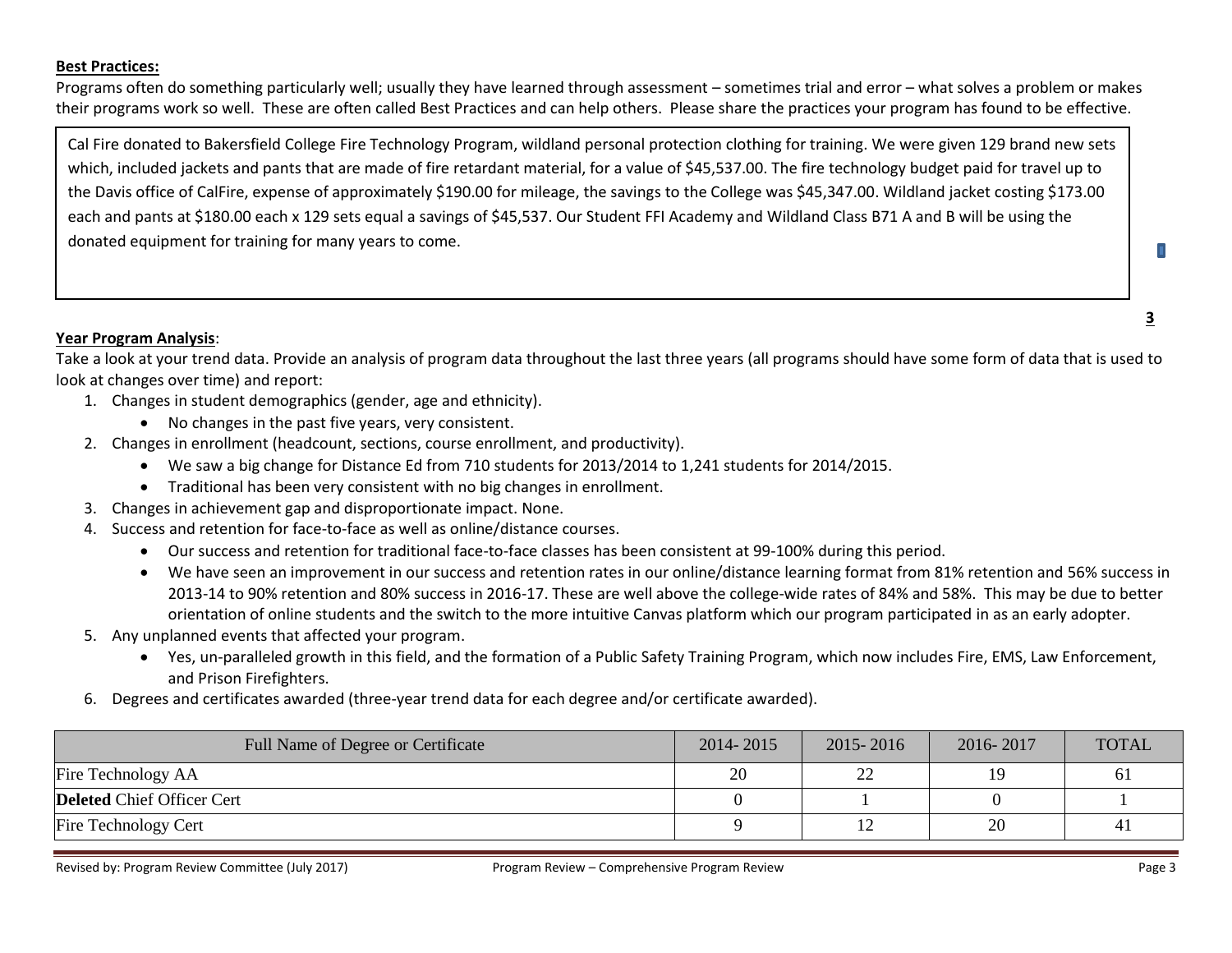| Wildland<br><u>т</u><br><b>Echnology</b><br>Fire<br><b>TIP</b><br>. . |  |  |
|-----------------------------------------------------------------------|--|--|

Executive Chief Officer is a new certificate in 2015-16 so no previous data available. These awards should rise steadily in the next few years as more students complete the core requirements.

- 7. Reflect on any changes you would like to see in your program for the next 3 years.
	- Would like to see an increase in Chief Officer Cert. awards and Wildland Fire Tech AS.
- 8. List degrees and certificates awarded (three-year trend data for each degree and certificate awarded). Include targets (goal numbers) for the next three years.

| Full Name of Degree or Certificate | 2014-2015 | 2015-2016 | 2016-2017 | $2016 - 2017$   2017 - 2018 |    | 2018-2019 |
|------------------------------------|-----------|-----------|-----------|-----------------------------|----|-----------|
| Fire Technology AA                 | 20        | 22        | 19        | 20                          | 25 | 30        |
| New Executive Chief Officer Cert.  |           |           |           |                             |    |           |
| Fire Technology Cert.              |           | 12        | 20        | 20                          | 20 | 20        |
| Wildland Fire Technology AS        |           |           |           |                             |    |           |
| New Firefighter 1 Academy Cert.    |           |           |           |                             | 30 |           |
| New Wildland Firefighting Cert.    |           |           |           |                             |    |           |

Executive Chief Officer is a new certificate in 2015-16 so no previous data available. These awards should rise steadily in the next few years as more students complete the state fire marshal prerequisite, Company Officer, Chief Fire Officer, and then the Executive Chief Officer courses. All three are combined into one Executive Chief Officer new Certificate of Achievement.

What is reflected above are only the college certificates. This past year the fire technology program issued an additional **2,162** State Fire Marshal Certificates. This is a dramatic increase over last year total. This does account for and reflects the additional time and energy it takes to process and mail all of these certificates. This is detailed out in appendix "B".

## **Resource Request and Analysis:**

| <b>Resource Request</b>                                                                                                      |                                                                                                                                                      | <b>Discuss How Effective Request is for Student Success?</b>                                                                                                                                                                                                                                                                                                    |
|------------------------------------------------------------------------------------------------------------------------------|------------------------------------------------------------------------------------------------------------------------------------------------------|-----------------------------------------------------------------------------------------------------------------------------------------------------------------------------------------------------------------------------------------------------------------------------------------------------------------------------------------------------------------|
| <b>Positions:</b><br>(Please include any<br>replacements for<br>retirements or open<br>positions that need to be<br>filled.) | $\boxtimes$ 1: Classified Staff<br>2: Faculty<br>Management Positions cannot be requested<br>through the position request/program<br>review process. | I am requesting one part time new department two assistant to<br>1.<br>help with the increased work load placed on our only<br>department three assistant.<br>The program has grown from one fulltime faculty to five fulltime<br>2.<br>faculty, one program Director, and now three programs; Fire<br>Technology, EMT/Paramedic, Prison Fire and EMS, and Law. |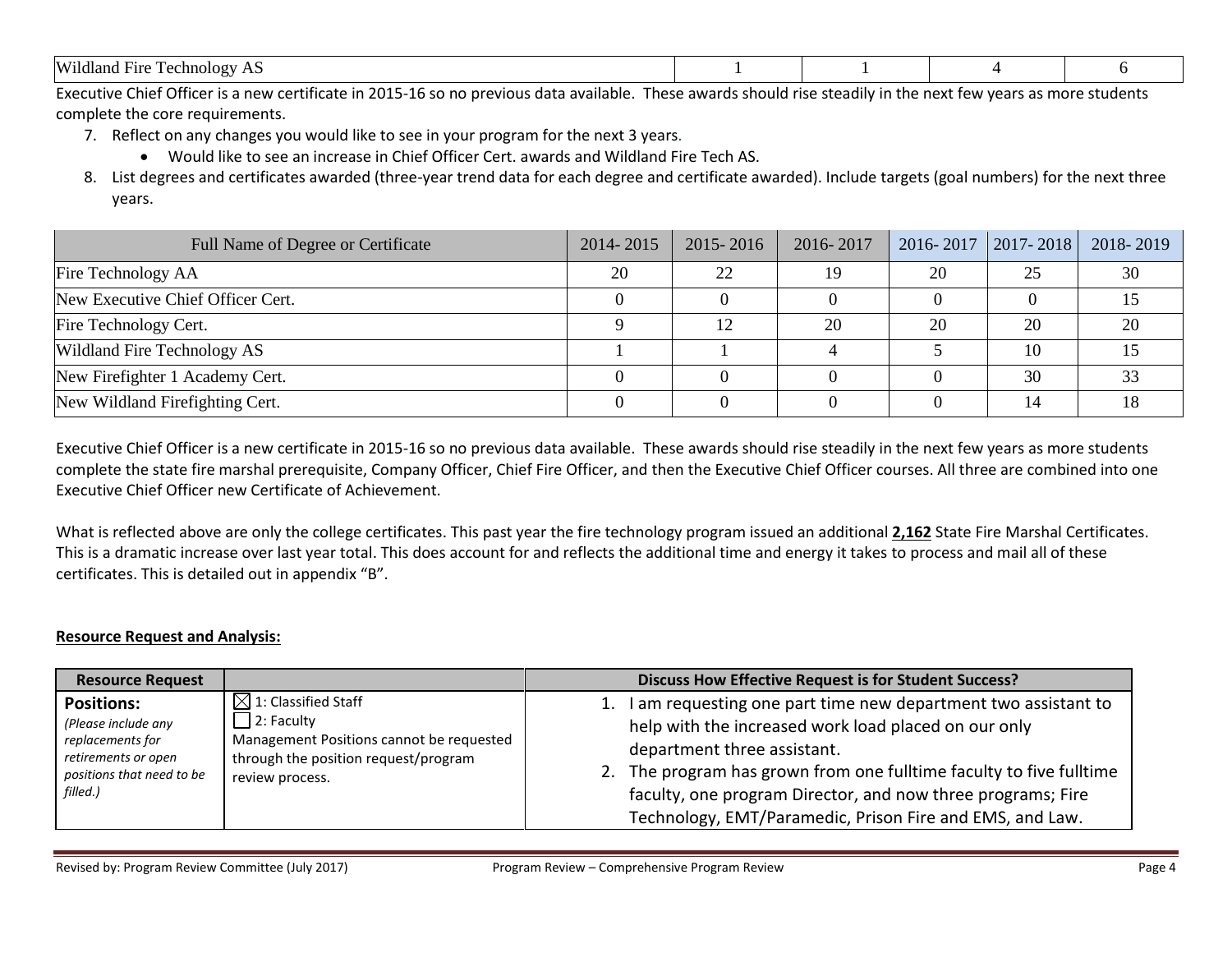|                                                                                                                                                                                                                                                                                      |                                                                                                               | Enforcement Academy. We have also taught EMS classes to<br>Wonderful Farms safety teams.                                                                                                                                                                                                                                                                                                                                                                                                                                                                                                                                                                                                                                                                                                                                                                                                                                        |
|--------------------------------------------------------------------------------------------------------------------------------------------------------------------------------------------------------------------------------------------------------------------------------------|---------------------------------------------------------------------------------------------------------------|---------------------------------------------------------------------------------------------------------------------------------------------------------------------------------------------------------------------------------------------------------------------------------------------------------------------------------------------------------------------------------------------------------------------------------------------------------------------------------------------------------------------------------------------------------------------------------------------------------------------------------------------------------------------------------------------------------------------------------------------------------------------------------------------------------------------------------------------------------------------------------------------------------------------------------|
| Professional<br>Development:<br>Describe briefly, the<br>effectiveness of the<br>professional development<br>your program has been<br>engaged in (either<br>providing or attending)<br>during the last cycle                                                                         | 1: Provided Professional Development<br>$\boxtimes$ 2: Attended Professional Development                      | Program faculty has participated in professional development<br>workshops and opportunities on-campus as well as off-campus by<br>attending Canvas classes and other educational/professional meetings.<br>Professional development is necessary for faculty to remain current in<br>the fire service field. In addition, the faculty must be informed of<br>changes to programmatic accreditation standards by both the State and<br>national accrediting agencies. Both regular and nontraditional learners<br>will benefit from faculty maintaining compliance for accreditation and<br>licensure and to ensure that the curriculum meets industry standards.<br>This will enable students to transition from the classroom and field<br>environment to work. Information and practices learned in professional<br>meetings are regularly disseminated to the program's advisory partners<br>during advisory board meetings. |
| <b>Facilities:</b><br>If your program is<br>requesting a building<br>remodel or renovation,<br>additional furniture or<br>beyond routine<br>maintenance, please<br>explain how this request<br>or requests will impact<br>your program and help<br>contribute to student<br>success. | $\boxtimes$ 1: Space Allocation<br>2: Renovation<br>3: Furniture<br>4: Other<br>5: Beyond Routine Maintenance | With the increase of five new full-time faculty in the past two years to<br>our department we have run out of room for office space. We are competing for<br>rooms for our fire tech, EMS, and criminal justice programs. Nursing is also using our<br>room space during the week making it more difficult to have rooms available for<br>instruction. We were given a verbal OK from our BC President Christian regarding<br>building a new Public Safety Building for our programs. Having to wait for the next<br>five-year cycle is going to be very challenging for our faculty to have enough room to<br>conduct lecture and lab.                                                                                                                                                                                                                                                                                         |
| Technology:<br>If your program is<br>requesting technology<br>(audio/visual - projectors,<br>TV's, document cameras)<br>and computers, how will<br>this technology impact<br>your program and help<br>contribute to student<br>success?                                              | 1: Replacement Technology<br>$\boxtimes$ 2: New Technology<br>3: Software<br>$\Box$ 4: Other                  | Purchase of Tech equipment for recording and documenting our paramedic<br>student's skills. TV's with large screen monitors for all of our assigned classrooms for<br>Fire and EMS programs. Purchasing Apple TV Devices that can display what the<br>instructor see on their tablet. We also need a adapter for the sim man that will plug<br>into our ZOLL Heart Monitors for training of both Fire and EMS Professionals.<br>Our success rates are currently high, this equipment and technology will allow us to<br>continue to maintain the current student success.                                                                                                                                                                                                                                                                                                                                                       |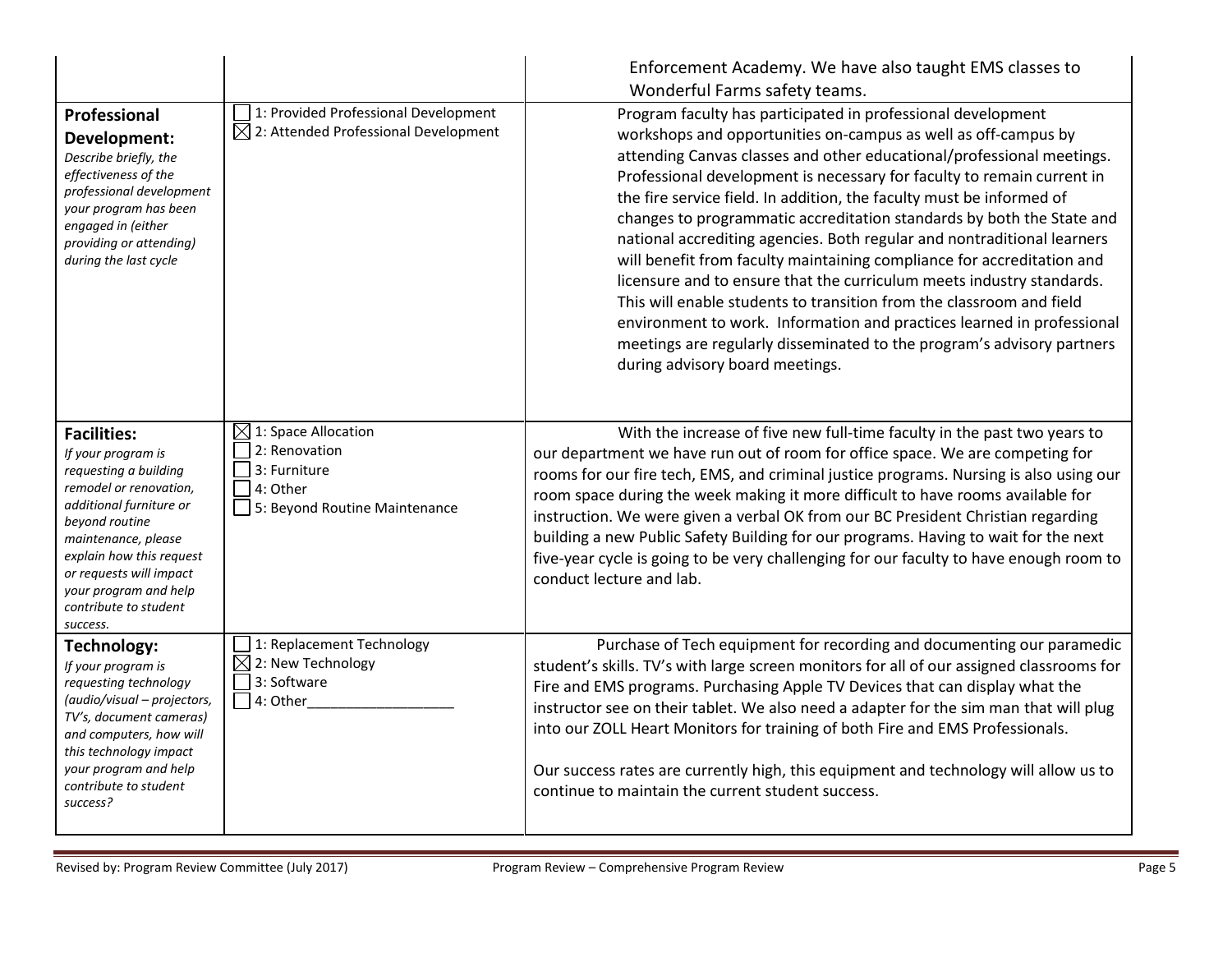| <b>Resource Request</b>                                                                                                                                                                                                                                                |                                                         | <b>Discuss How Effective Request is for Student Success?</b>                                                                                                                                                                                                                                                                                                                                                                                                                                                                                                                                                                                                                                               |
|------------------------------------------------------------------------------------------------------------------------------------------------------------------------------------------------------------------------------------------------------------------------|---------------------------------------------------------|------------------------------------------------------------------------------------------------------------------------------------------------------------------------------------------------------------------------------------------------------------------------------------------------------------------------------------------------------------------------------------------------------------------------------------------------------------------------------------------------------------------------------------------------------------------------------------------------------------------------------------------------------------------------------------------------------------|
| <b>Other Equipment:</b><br>If your program is<br>requesting equipment<br>that is not considered<br>audio/visual or computer<br>equipment technology,<br>please explain how these<br>requests will impact your<br>program and help<br>contribute to student<br>success. | 1: Replacement<br>2: New<br>$\boxtimes$ 3: Other: None_ | Not at this time                                                                                                                                                                                                                                                                                                                                                                                                                                                                                                                                                                                                                                                                                           |
| <b>Budget:</b><br>Explain how your budget<br>justifications will<br>contribute to increased<br>student success for your<br>program.                                                                                                                                    |                                                         | The technical equipment for our EMS classes will provide enhanced simulation for skills<br>evaluation and more accurately document student performance.<br>The large screen monitors will provide greatly improved display quality which will allow<br>students to see class presentations better, and it will also free up whiteboard space for<br>instructor use. Both of these results will yield a more productive learning environment.<br>Expanded for facilities to accommodate classrooms, training and office space will allow us to<br>handle a greater number of students, provide more training classes, and provide a safe,<br>comfortable work environment for our students and instructors. |

## **Conclusions & Snapshot:**

Present any conclusions and findings about the program.

Fire Technology continues to be a successful CTE program. The program meets the California Community College Core Mission by preparing students for entry into a highly competitive employment field as well as providing education and training for skill maintenance and advancement of firefighters in our region. This is done by offering both an AA in Fire Technology, and AS in Wildland Firefighting, as well as several certification routes, and also a State Certified Firefighter 1 Academy. This education is key to preparing students for employment in the well- paid field of Fire Protection and Emergency Services as well as advancement within that field.